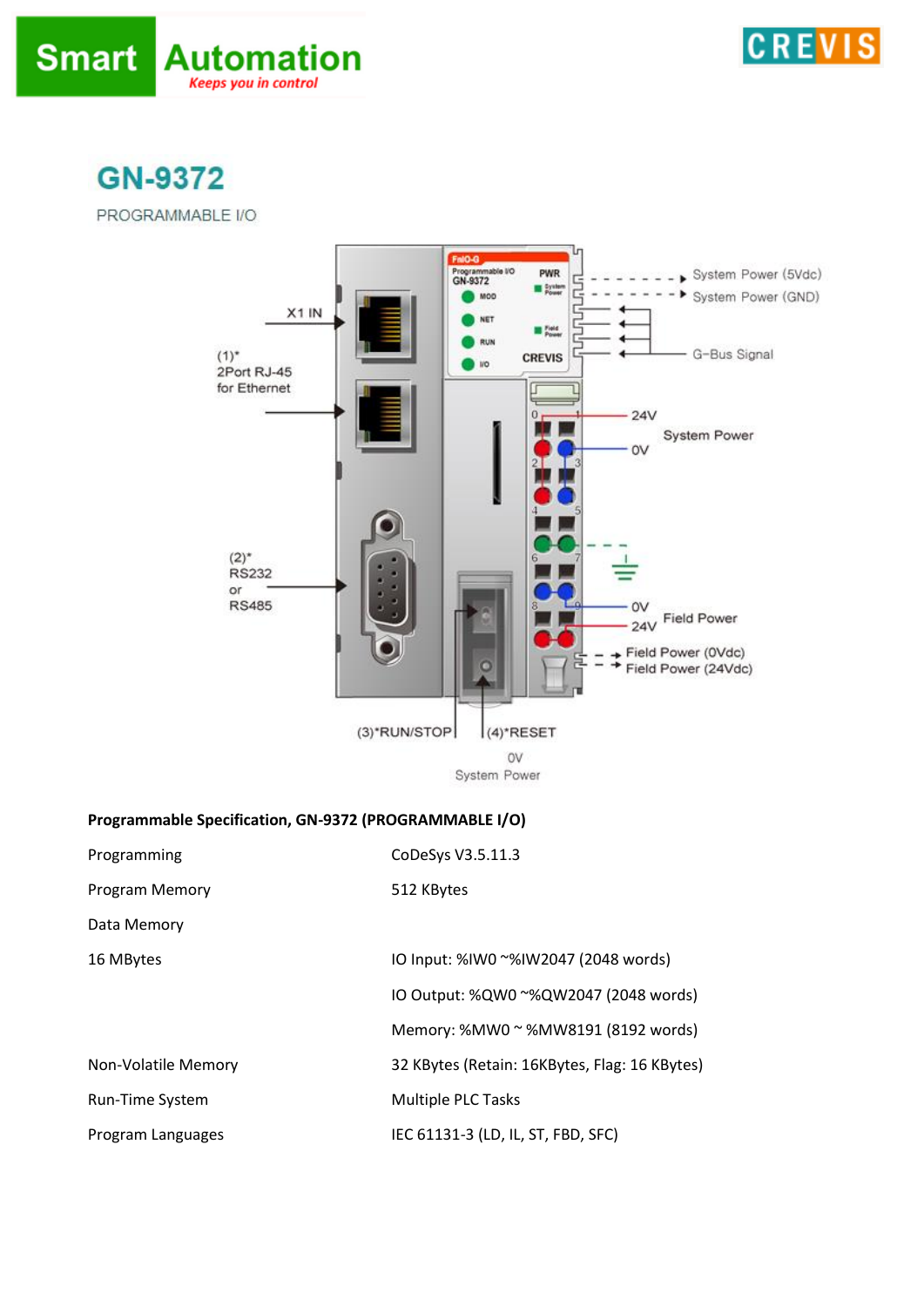| OPC-Server                                          | DA                                           |                                                          |
|-----------------------------------------------------|----------------------------------------------|----------------------------------------------------------|
| Online Change                                       | Supporting                                   |                                                          |
| Source Upload/Download                              | Supporting                                   |                                                          |
| File transmit                                       | Supporting                                   |                                                          |
| Breakpoint                                          | Supporting                                   |                                                          |
| Webvisualization                                    | Not supporting                               |                                                          |
| <b>RTC</b>                                          | Retain Time: < 15 day                        | Accuracy: < 2min/month                                   |
| Max. Task                                           | 10                                           |                                                          |
| Max. Cycle Task                                     | 10                                           |                                                          |
| Max. Status Task                                    | 10                                           |                                                          |
| <b>Process Time</b>                                 | 7usec (90 Instructions)                      |                                                          |
| Interface Specification, GN-9372 (PROGRAMMABLE I/O) |                                              |                                                          |
| <b>Adapter Type</b>                                 | Master & Slave Node (Modbus TCP, Modbus RTU) |                                                          |
| Max. Expansion Module                               | 63 Slots                                     |                                                          |
| Max. Data Size (Input+Output)                       | Max 128Byte each slot                        |                                                          |
| Max. Nodes                                          | Limited by Ethernet Specification            |                                                          |
| <b>Baud rate</b>                                    | 10/100Mbps, Auto-negotiation, Full Duplex    |                                                          |
| <b>Ethernet Interface</b>                           | RJ-45 socket * 2pcs                          |                                                          |
| Ethernet Protocol**                                 | Modbus/TCP, Modbus/UDP, SNTP                 |                                                          |
|                                                     | server                                       | HTTP (Webvisualization***, Web-Server), DHCP/BOOTP, OPC- |
| Max. Socket                                         | 24 (UDP: 8, TCP: 16, TCP LISTEN: 10)         |                                                          |
| Serial Interface                                    | RS232/RS485 2port (supporting Touch Pannel)  |                                                          |
| Serial Protocol                                     | bps)                                         | Modbus/RTU / Baud Rate: 2400~115200 bps (Default: 115200 |